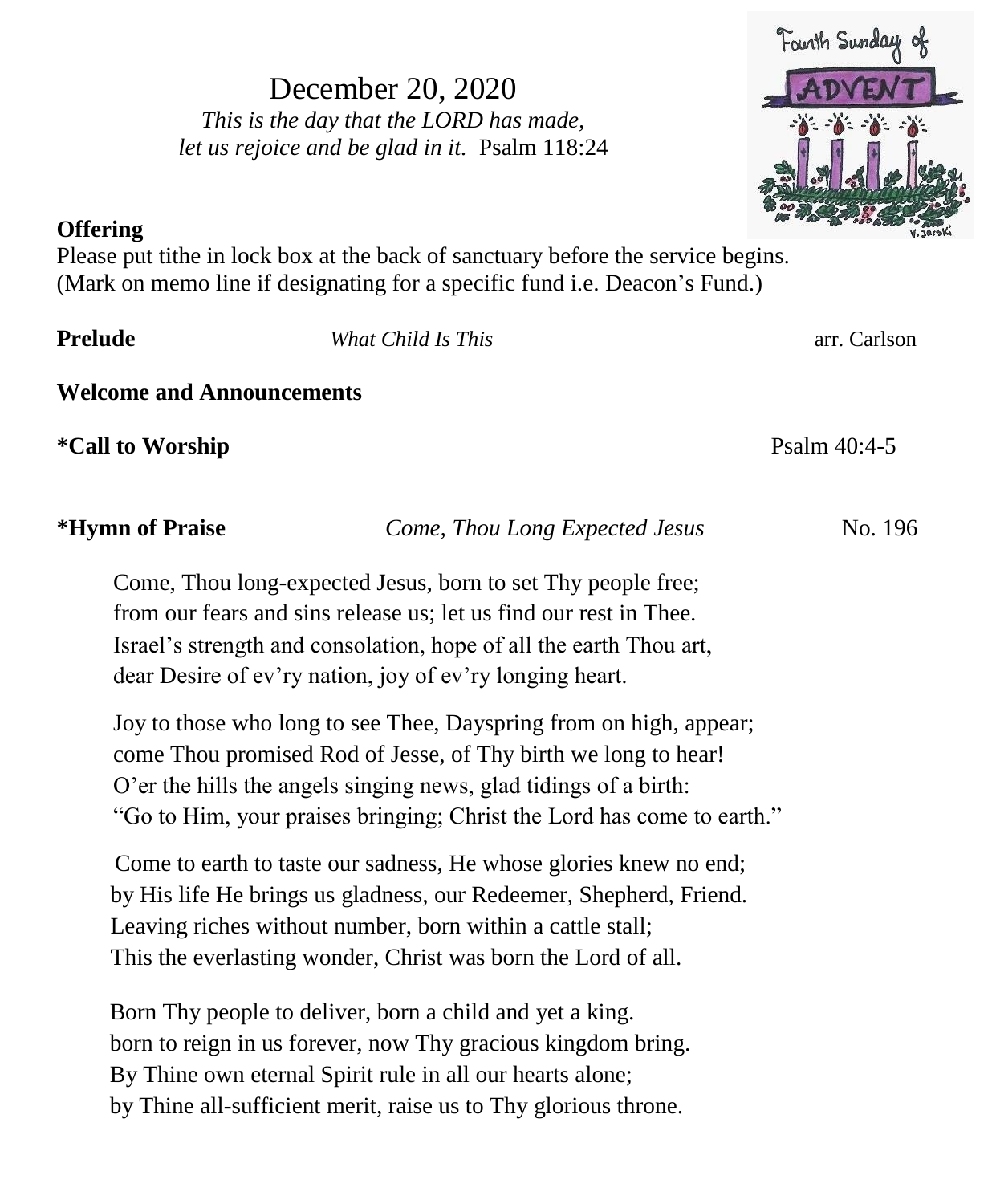## **\*Prayer of Invocation**

## **Lighting of the Fourth Advent Candle: LOVE**

## **Scripture Reading Luke 2:8-21**

### **Prayer of Confession**

Our Father, thank You for Jesus, the true King who, in the face of the raging nations of the world who plot in vain, is seated enthroned at Your right hand til You make all His enemies a footstool for His feet. Would You help us in these challenging days to face them without fear, not because we are strong or wise or clever, but simply because we know we can utterly trust ourselves and all our tomorrows into the hands of Jesus Christ who is a steadfast and immovable Rock, a firm foundation in the shifting sands. For we ask it all in Jesus' name.

**Assurance of Pardoning Grace**  Psalm 40:1-3  $1$ I waited patiently for the LORD; He turned to me and heard my cry. <sup>2</sup> He lifted me out of the slimy pit, out of the mud and mire; He set my feet on a rock and gave me a firm place to stand.  $3$  He put a new song in my mouth, a hymn of praise to our God. Many will see and fear and put their trust in the LORD.

### **Reception of New Member**: Aaron Joseph Lash

### **\*Hymn of Thanksgiving** *Psalm 40*

Tune: *I Need Thee Every Hour*

<sup>1</sup> I waited for the LORD; He stooped and heard my cry.  $2$  He Brought me from the pit, Out of the dungeon mire, My feet set on a rock, My footsteps made secure.  $3$  My lips He gave a song, A song to praise our God.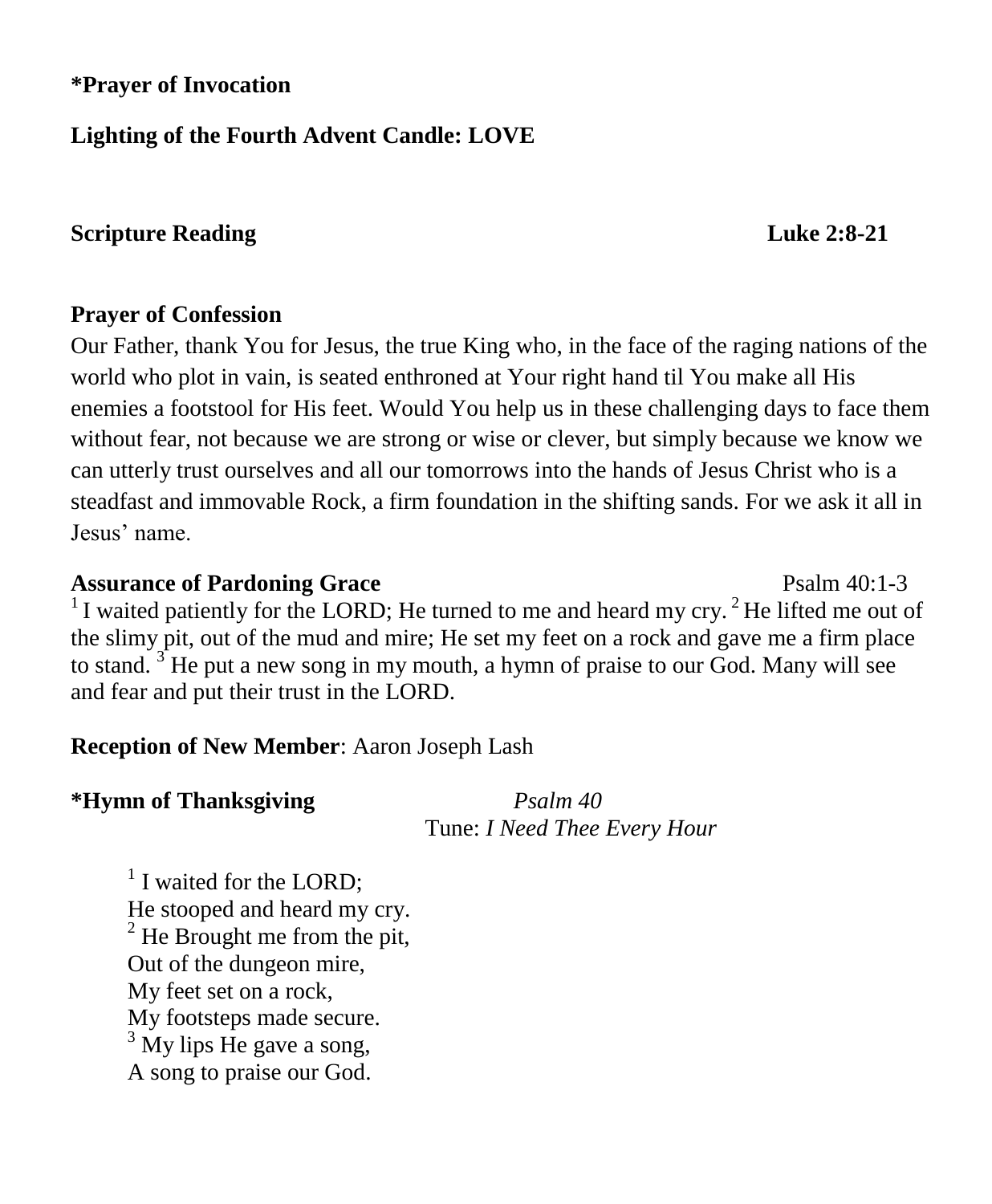Many will see with awe, And so will trust the LORD. <sup>4</sup> Blessed he who trusts in God, And turns not to false men.  $5$  You have worked wonders, LORD; No one compares to You! Should I declare each one, Their number is too great.

 $6$ You want no offering, Nor ask a sacrifice, But You have given me A ready ear to hear You ask no off'rings burnt Nor sacrifice for sin.  $<sup>7</sup>$  So I say, "Here I come,</sup> As in the scroll inscribed.

<sup>8</sup> "To do Your will, O God, To me is my delight. Your law is part of me, Deep in my heart, O God." <sup>9</sup> In congregation great I told Your righteousness. You know, LORD, I spoke out; I did not close my lips.

#### **Westminster Shorter Catechism 104-105**

- Q. 104 What do we pray for in the fourth petition?
- A. **In the fourth petition, which is, Give us this day our daily bread, we pray that of God's free gift we may receive a competent portion of the good things of this life, and enjoy his blessing with them.**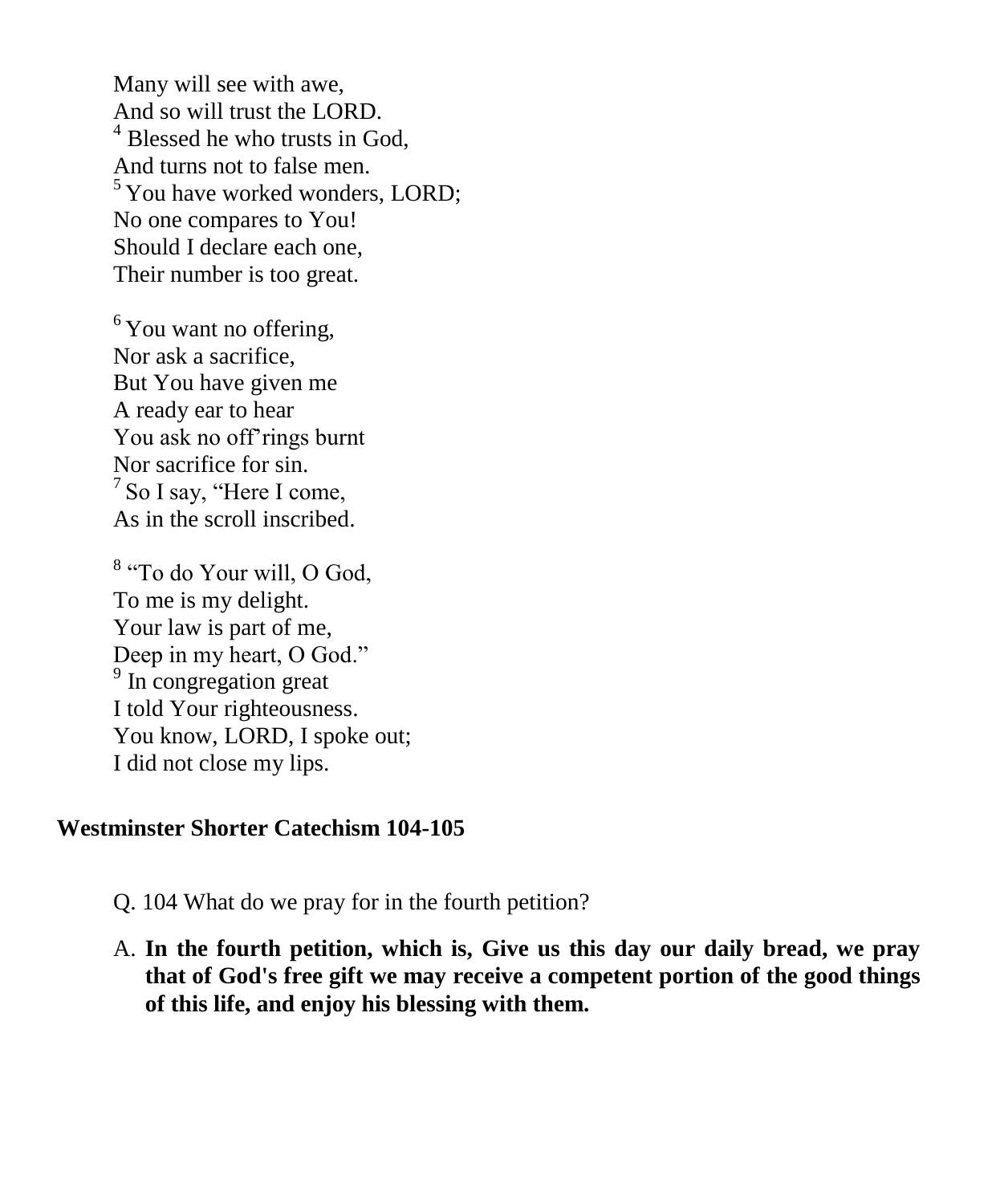Q. 105 What do we pray for in the fifth petition?

A. **In the fifth petition, which is, And forgive us our debts, as we forgive our debtors, we pray that God, for Christ's sake, would freely pardon all our sins; which we are the rather encouraged to ask, because by his grace we are enabled from the heart to forgive others.**

**Prayer of Intercession**

**\*Hymn of Preparation** *Joy Has Dawned*

Insert

**Sermon Christmas with Isaiah 1996 Isaiah 7:10-14** 

**Outline** 

1. The Nature of Faith

2. The Substance of Faith

3. The Outworking of Faith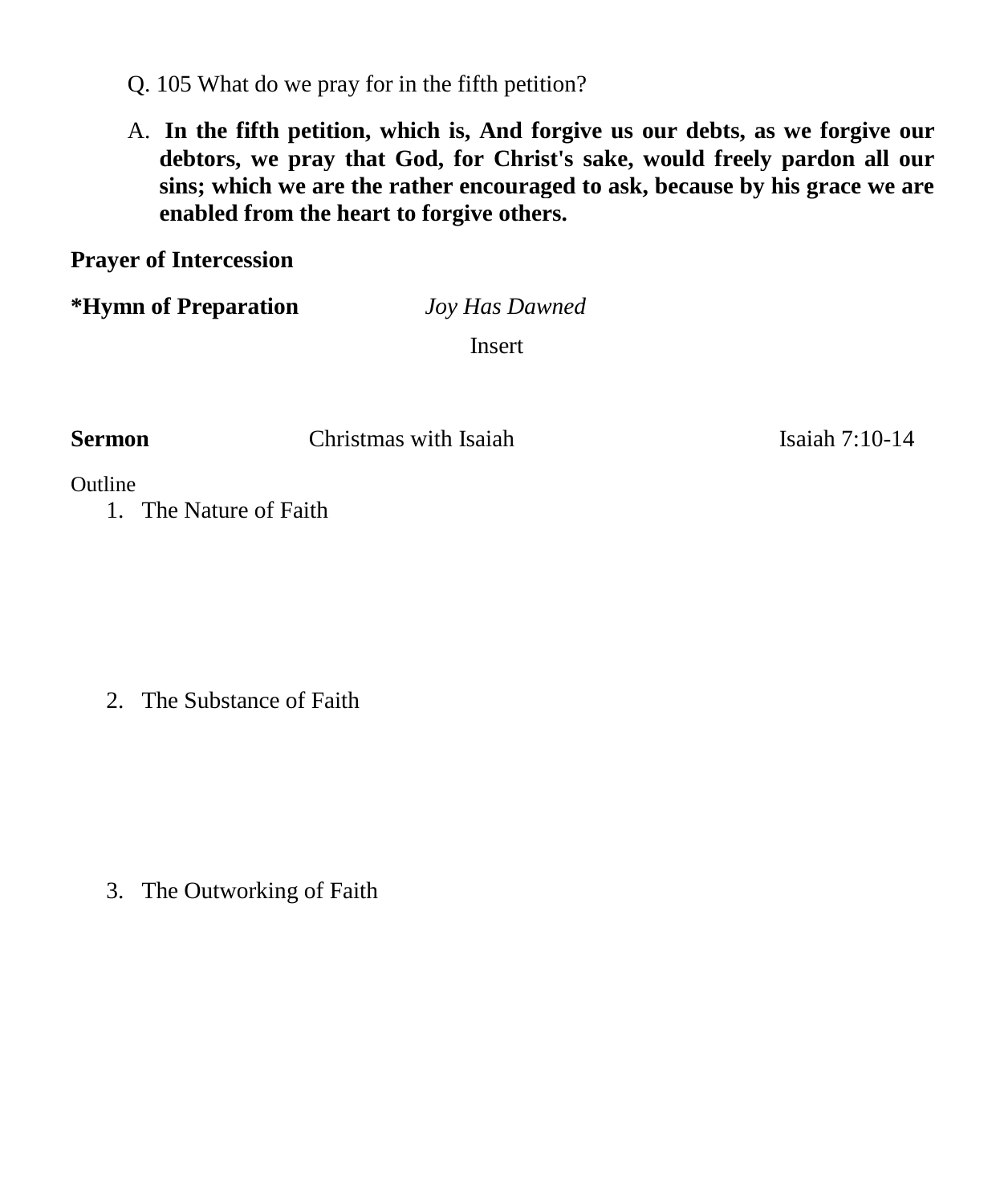Questions:

- 1. The Westminster Confession defines faith as a knowledge, ascent, and trust. Do you agree with this definition? Read Romans 10:14-17. What kind of knowledge does the Apostle Paul have in view here? And how is that knowledge transferred?
- 2. It has been said in Isaiah 7:9, "that if you are not firm in your faith you will not be firm at all." How does this apply to your everyday life? What are some ways that you can strengthen your faith?
- 3. According to the pastor, fear is the opposite of faith. Does this mean that we should never be fearful of anything? Explain.

| *Hymn of Response                  | O Come, All Ye Faithful                             | No. 208 |
|------------------------------------|-----------------------------------------------------|---------|
|                                    | O come, all ye faithful, joyful and triumphant,     |         |
| O come ye, O come ye to Bethlehem; |                                                     |         |
|                                    | Come and behold Him born the King of angels;        |         |
| <b>Refrain:</b>                    |                                                     |         |
|                                    | O come, let us adore Him, O come, let us adore Him, |         |
|                                    | O come, let us adore Him, Christ the Lord.          |         |

God of God, Light of Light; Lo, He abhors not the Virgin's womb; Very God, begotten, not created; **(Refrain)**

Sing, choirs of angels, sing in exultation; Sing, all ye citizens of heav'n above; Glory to God \_, in the highest; **(Refrain)**

Yea, Lord, we greet Thee, born this happy morning: Jesus, to Thee be all glory giv'n; Word of the Father, late in flesh appearing. **(Refrain)**

## **\*Benediction**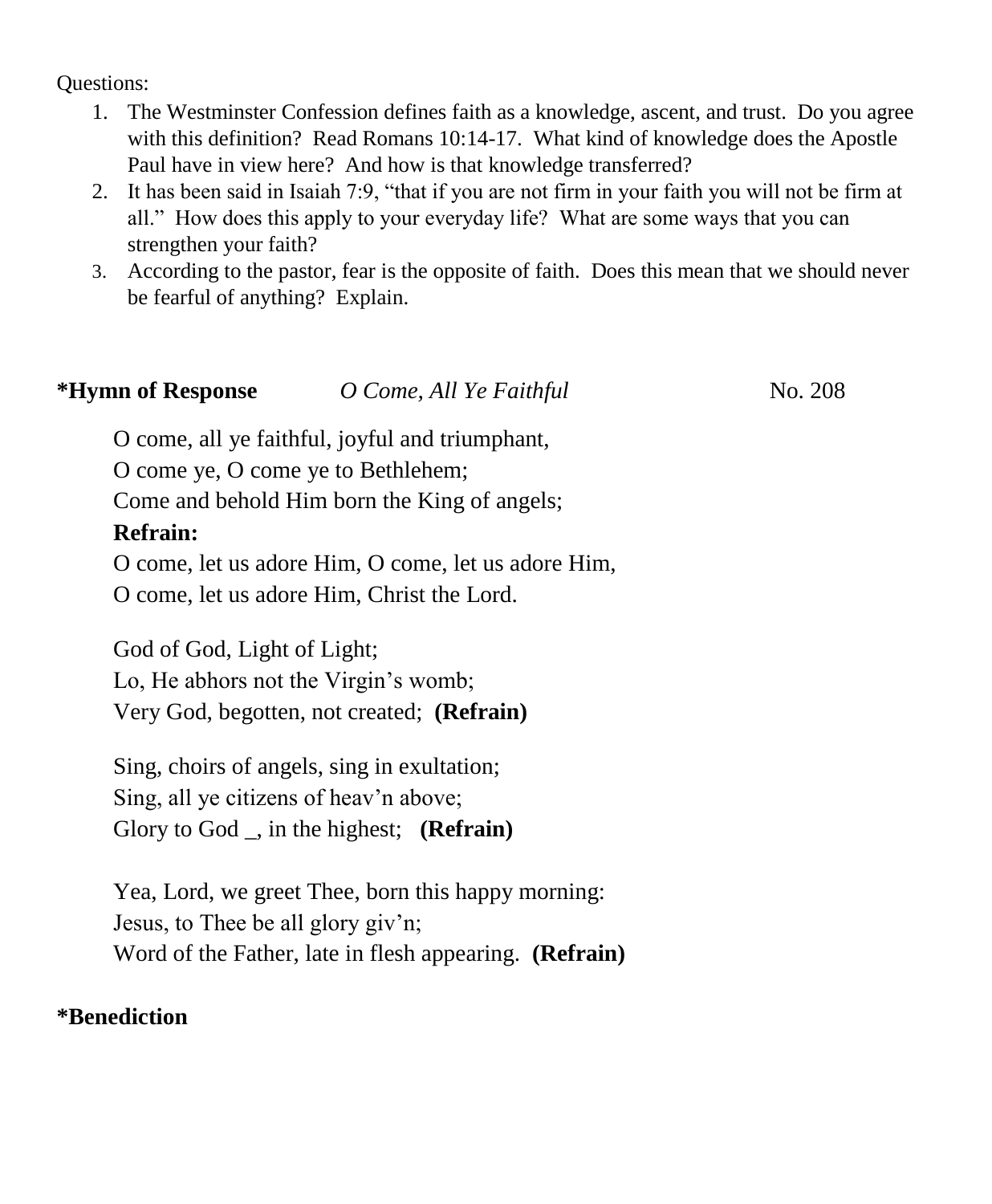# Glory be to the Father, and to the Son, and to the Holy Ghost; as it was in the beginning, is now, and ever shall be, world without end. Amen, amen. **\*Postlude** *Joy to the World* arr. Bock **\* Congregation:** Please stand as able. **\* \* \* \* \* \* \* \* Keyboard** TBD **Violin** Chris Erickson

**Intercessory Prayer** Yon Lindborg

**\*Gloria Patri** No. 735

**Weekly Calendar**

| <b>DATE</b>       | TIME              |                                                                                    |
|-------------------|-------------------|------------------------------------------------------------------------------------|
| <b>SUN 12/20</b>  | 9:00 AM           | <b>Opening Exercises</b>                                                           |
|                   | $9:15 \text{ AM}$ | <b>Sunday School</b>                                                               |
|                   | 10:30 AM          | <b>Worship Service – Fourth Sunday of Advent</b><br>(available YouTube & Facebook) |
| <b>THUR 12/24</b> | $5:00 \text{ PM}$ | <b>Candle Light Christmas Eve Service</b>                                          |
| <b>SUN 12/27</b>  | 9:00 AM           | <b>Opening Exercises</b>                                                           |
|                   | 9:15 AM           | <b>Sunday School</b>                                                               |
|                   | 10:30 AM          | <b>Worship Service</b>                                                             |
|                   |                   | (available YouTube & Facebook)                                                     |